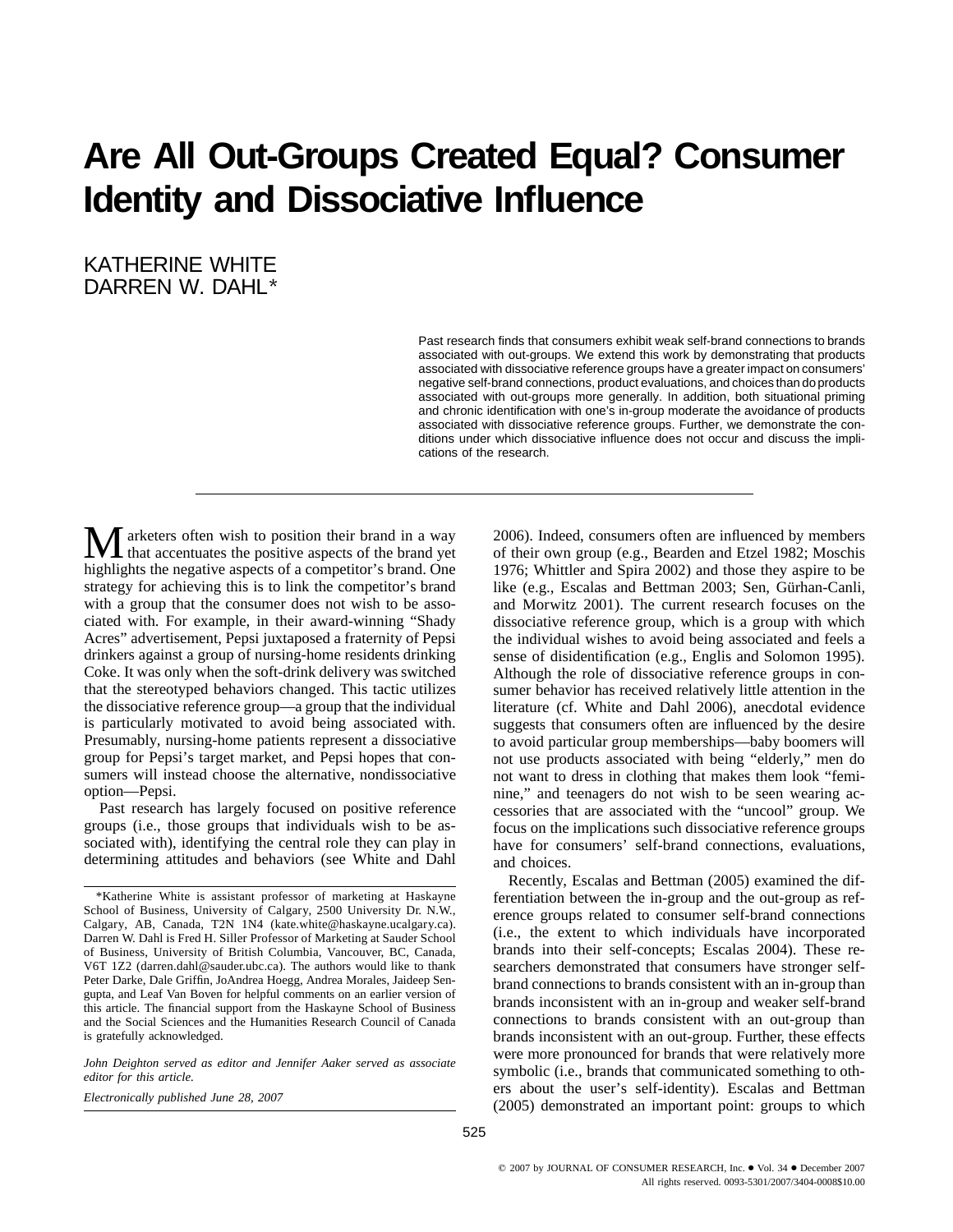consumers do not belong can have implications for consumer outcomes such as negative self-brand connections. We extend this research by proposing that consumers are not always motivated to avoid out-group memberships and that it is dissociative reference groups that will most strongly influence negative self-brand connections as well as consumer evaluations and choices.

We believe it is necessary to differentiate dissociative reference groups from out-groups more generally because, while there are surely many out-groups that people are not concerned about (e.g., I am not a soccer player, but that group does not have motivational implications for me) and aspire to be members of (e.g., I am not a model, but I wish I were), dissociative groups are out-groups people are motivated to avoid being associated with (e.g., I am not a Goth and I wish to avoid being associated with that group). Thus, we believe that, rather than examining out-groups more generally, it is more telling to examine the effects of specific types of out-groups.

# **SOCIAL IDENTITY THEORY AND REFERENCE GROUP INFLUENCE**

Social identity theory (Tajfel and Turner 1979) and social categorization theory (Turner 1985) propose that identity comprises both personal identity (i.e., derived from an individual sense of self) and social identity (i.e., related to groups to which one belongs or is affiliated). Different contexts can cause temporary shifts in identity, such that the individual categorizes the self in terms of one group membership (Tajfel and Turner 1986). That is, depending on the context, the individual may see the self in terms of one of several possible social memberships (e.g., Australian, sister, student, soccer player); come to more strongly identify with the activated identity; and think, feel, and act as a group member rather than as an individual (e.g., Markus and Kunda 1986; Tajfel and Turner 1986). Importantly, one's group memberships can become a vital part of the selfconcept, and people are motivated to see the self and, as a result, their group memberships positively.

One way consumers might maintain positive views of themselves is by exhibiting negative self-brand connections to brands associated with out-groups, as Escalas and Bettman (2005) found. People often differentiate themselves from others (Berger and Heath 2007) and distinguish between in-groups and out-groups (Marques, Abrams, and Paez 1998). We believe, however, that consumers are not only motivated to differentiate themselves from out-groups but, rather, that they are motivated to positively differentiate the self from out-groups. That people strive for positive distinctiveness from out-groups is a key postulate of social identity theory. People often are motivated to achieve a positive social identity (and avoid a negative social identity) and use a variety of strategies to do so, such as decreasing affiliations with groups that do not confer positive associations (e.g., Jackson et al. 1996), evaluating the in-group more positively (e.g., Brewer 1979; Jackson et al. 1996), and avoiding products associated with negatively viewed social identities (Tepper 1994; White and Argo 2007; White and Dahl 2006). Thus, we believe that consumers will be particularly motivated to avoid dissociative associations.

# **THE CURRENT RESEARCH**

Past research does not elucidate whether certain outgroups exert a greater influence on consumers than others. While Escalas and Bettman (2005) looked at out-groups more generally, White and Dahl (2006) have provided preliminary evidence that a specific type of out-group—the dissociative reference group—can influence consumer evaluations and choices in a context where self-presentation concerns are relevant. In particular, men avoided the dissociative associations of a product named the "ladies' cut steak," particularly when it was to be consumed in public and when the consumer was high in public self-consciousness. In addition, although not framed in terms of dissociative reference groups, Tepper's (1994) research found that consumers with younger age identities viewed being labeled as a senior citizen as being stigmatizing and avoided offerings with the presumably dissociative label "senior citizen discount." Taken together, the findings of Tepper (1994) and White and Dahl (2006) suggest that dissociative reference groups may be particularly influential on consumer evaluations and choices.

The goal of the current research is to clarify and extend the results of Escalas and Bettman (2005) and to integrate their findings with those of White and Dahl (2006). In doing so, we make several contributions to the literature. First, we show that not all out-groups are created equal and that dissociative reference groups have a stronger influence on consumers than do out-groups more generally. Second, we not only demonstrate this with regard to consumers' self-brand connections but also with respect to product evaluations and choices. We investigate this by using self-identified brands (study 1) as well as by manipulating reference groups in a more involving setting, where consumers evaluate real products (studies 2, 3, and 4). Third, we demonstrate that although the tendency to avoid dissociative reference groups is heightened when the product is more symbolic in nature, this effect continues to persist when the product is relatively less symbolic. Furthermore, we extend past research suggesting that the mechanism underlying dissociative influence is self-presentation concerns (White and Dahl 2006) and highlight the finding that private self-identity is also an important determinant of the motivation to avoid products associated with dissociative groups. That is, we go beyond past work showing that impression management motivates dissociative influence to demonstrate that the importance of private self-identity and situational shifts in private selfidentity also are key determinants of dissociative influence. Finally, we demonstrate the dynamic nature of dissociative influence by showing the conditions under which it does not occur.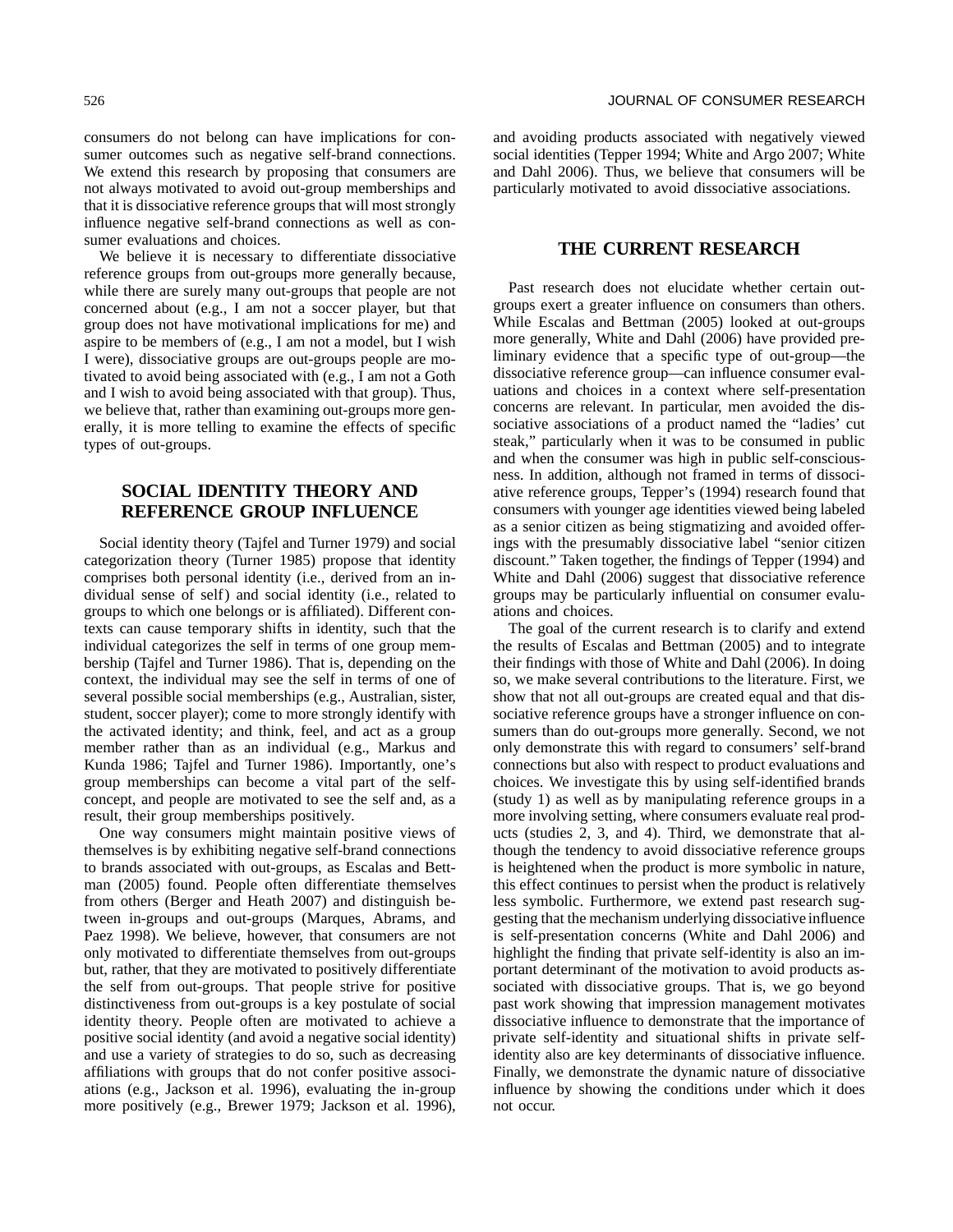## **STUDY 1**

In study 1, we examine whether dissociative reference groups are more influential than out-groups more generally in determining consumer self-brand connections and evaluations. Specifically, we predicted that

**H1:** Participants will report weaker self-brand connections and more negative evaluations regarding a brand associated with a dissociative reference group than a brand associated with an out-group more generally.

In order to make a complete comparison, participants also evaluated brands associated with in-groups and neutral groups. We anticipate that neutral brands will be viewed similarly to the out-group brands in terms of self-brand connections and evaluations and that only the dissociative brands will differ from all others in terms of negative selfbrand connections and product evaluations. It also seems likely that participants will have the most positive self-brand connections and evaluations regarding the in-group brands.

In addition, we predict that people will be more motivated to avoid products associated with dissociative reference groups when the brand is highly symbolic in nature (i.e., when the brand communicates information about the self to others). More formally:

**H2:** Participants will report weaker self-brand connections and more negative evaluations of the dissociative brand when the brand is viewed as being relatively more symbolic.

## Method

*Participants.* Fifty-five undergraduates from the University of Calgary took part. Data from 10 original participants were removed because of difficulty thinking of one or more of the brand categories, leaving a total of 45 participants in the analyses (see Escalas and Bettman [2005] for a similar procedure).

*Procedure.* Participants took part using computers with MediaLab software, which allowed the stimuli presented to be customized based on their responses. Participants were first asked to identify three different types of groups (i.e., an in-group, an out-group, and a dissociative group) and a brand that corresponded to each group. The procedure used was adapted from Escalas and Bettman (2005; see the appendix for the instructions). The order of the in-group, outgroup, and dissociative prompts was counterbalanced. Participants were then given a filler task that included some demographic and personality measures. After this task, participants completed ratings of each of the three identified brands in counterbalanced order along with two brands that pretested as being neutral with regard to students' self-concepts (Avis and United Airlines). The purpose of the neutral brands was to decrease demand and to serve as a neutral comparison point. In order to analyze the results for the neutral brands, averages were calculated across the two neutral brands for all measures. Manipulation checks confirmed that our manipulation of the reference group was successful.

The first dependent variable was a seven-item measure of self-brand connections that was completed on nine-point scales (Escalas and Bettman 2005; e.g., "This brand reflects who I am"). The second dependent variable was a measure of consumer evaluations (White and Dahl 2006), which consisted of three items completed on nine-point scales (unfavorable/favorable, dislike/like, and bad/good). Finally, participants completed a two-item measure of how symbolic the brand was perceived as being on nine-point scales (Escalas and Bettman 2005). Participants completed the dependent measures for each brand identified. Finally, participants were given a suspicion probe, which indicated that participants were unaware of the study's hypotheses.

## Results and Discussion

*Brands Identified.* Groups and the corresponding brands identified by participants were very idiosyncratic; for example: "jocks/Nike," "rich girls/Lululemon," and "smokers/ Players" for dissociative; "my friends/Tim Hortons," "international students/Puma," and "dance community/Lululemon" for in-group; and "first-year girls/Roxy," "graduate students/ Tim Hortons," "business students/Banana Republic" for outgroups. Thus, for different people the same brand carried different meanings. While one individual found Tim Hortons to relate to an out-group, another found it to relate to an ingroup; while one individual found Lululemon to relate to a dissociative group, another found this brand to relate to an in-group.

*Self-Brand Connections.* Because each participant completed evaluations of each brand category, a repeated measures ANOVA was conducted on the measure of selfbrand connections ( $\alpha$ 's ranging from .92 to .95). A significant main effect for the reference group emerged  $(F(3, 44) =$ 53.70,  $p < .001$ , Cohen's  $d = 2.21$ , revealing stronger selfbrand connections to in-group brands ( $M = 5.07$ ) than to neutral brands ( $M = 2.58$ ), out-group brands ( $M = 2.57$ ), and dissociative brands  $(M = 1.92)$ . Consumers reported more negative self-brand connections to the dissociative brands than to both out-group brands  $(t(44) = 2.03, p <$ .05,  $d = .61$  and neutral brands  $(t(44) = 2.06, p < .05,$  $d = .62$ ). Interestingly, participants' self-brand connections did not differ between the out-group brands and the neutral brands  $(t(44) = .03$ , NS; refer to table 1).

*Brand Evaluations.* A repeated measures ANOVA on evaluations ( $\alpha$ 's from .88 to .92) revealed a significant main effect  $(F(1, 44) = 60.21, p < .001, d = 2.34)$ . Participants reported more positive evaluations of in-group brands  $(M = 7.50)$  than of neutral  $(M = 5.46)$ , out-group  $(M = 7.50)$ 6.02), and dissociative  $(M = 4.24)$  brands. Also, participants evaluated the dissociative brand more negatively than both the neutral  $(t(44) = 3.39, p < .01, d = 1.02)$  and outgroup brands  $(t(44) = 5.80, p < .001, d = 1.75)$ . Out-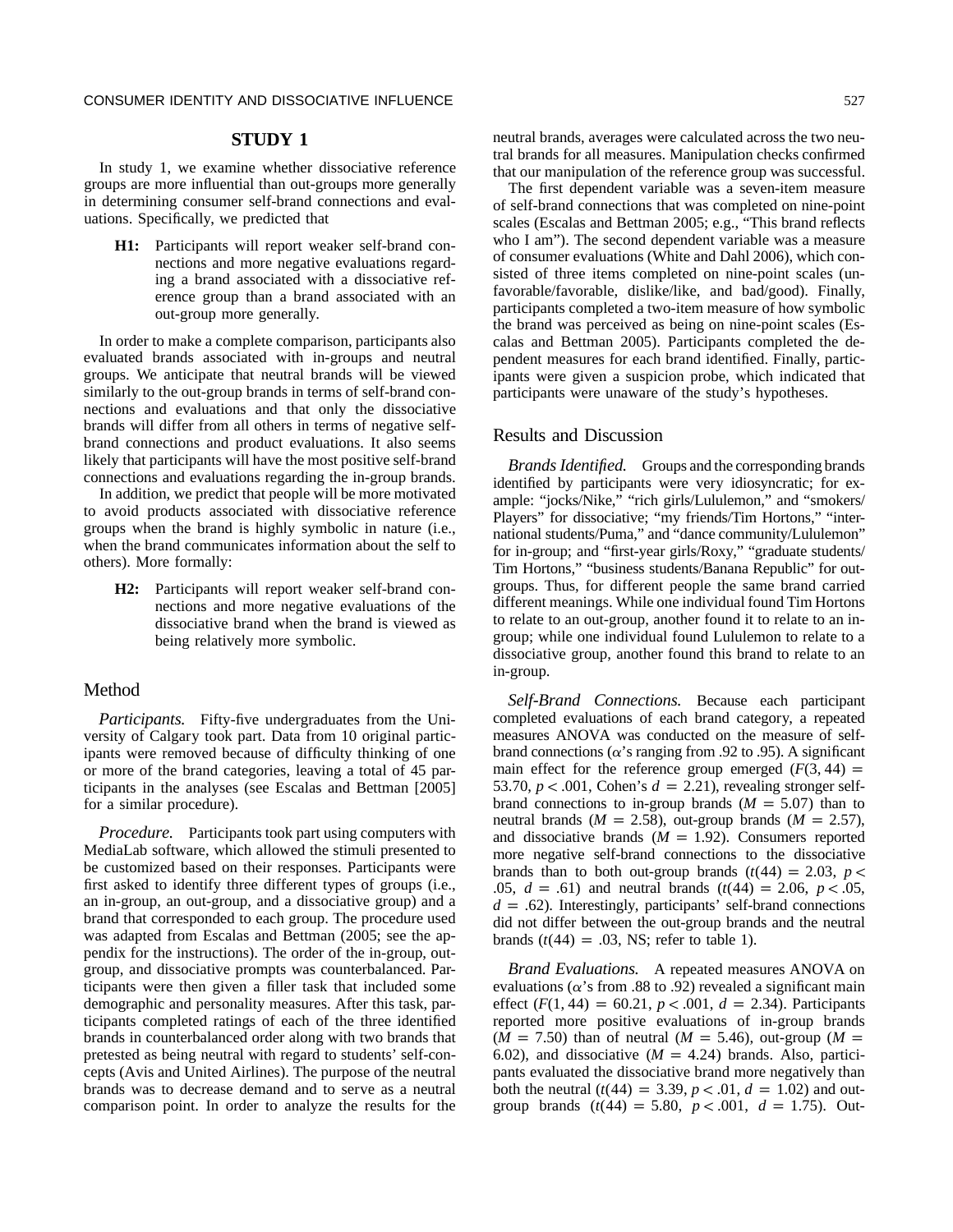SELF-BRAND CONNECTIONS AND BRAND EVALUATIONS AS A FUNCTION OF REFERENCE GROUP-BRAND ASSOCIATIONS (STUDY 1)

|                        | In-group           | Group association |              |                     |
|------------------------|--------------------|-------------------|--------------|---------------------|
|                        |                    | Neutral           | Out-group    | <b>Dissociative</b> |
| Self-brand connections | $M = 5.07_{\circ}$ | $M = 2.58_h$      | $M = 2.57_h$ | $M = 1.92_c$        |
| Evaluations            | $M = 7.50$         | $M = 5.46$        | $M = 6.02$   | $M = 4.24_{\rm d}$  |

NOTE.—Within rows, means with differing subscripts differ at the  $p < .05$  level.

group brands were evaluated somewhat more positively than the neutral brands  $(t(44) = 1.82, p < .08, d = .55)$ , confirming that it was only the dissociative brands that elicited more negative evaluations than all other conditions.

*Degree of Brand Symbolism.* It was predicted that dissociative brands would be related to weaker self-brand connections and more negative evaluations when they were perceived as being more symbolic. We computed a symbolism index for each type of brand (Pearson *r*'s ranging from .78 to .92, all  $p < .001$ ). As predicted, self-brand connections were weaker for dissociative brands when the product was seen as being more symbolic  $(r = -.29)$ ,  $p = .05$ ), and dissociative brands were rated more negatively when the product was viewed as being more symbolic  $(r = -.36, p < .02)$ . When evaluating in-group brands, there was a positive correlation between self-brand connections and symbolism ( $r = .44$ ,  $p < .01$ ) and no significant correlation between evaluations and symbolism  $(r = .14, p < .40)$ . For out-group brands, the correlations between symbolism and self-brand connections  $(r = .26, )$  $p < .09$  and evaluations ( $r = .28$ ,  $p < .08$ ) did not reach significance. However, participants showed a trend toward evaluating the out-group brands more positively when the brands were perceived as being relatively more symbolic.

The results suggest that dissociative reference groups are important in determining negative self-brand connections and negative evaluations. Further, out-group brands were rated no differently than neutral brands on the measure of self-brand connections. It was only dissociative brands that were negatively differentiated from the other types of brands across both measures. These findings support our proposition that it is dissociative reference groups that are particularly relevant for consumers' negative self-brand connections and evaluations and that consumers are not significantly influenced by groups of which they are simply not a part.

As anticipated, consumers demonstrated the weakest selfbrand connections and most negative evaluations of a brand associated with a dissociative reference group when the brand was more symbolic in nature. Out-group brands were not evaluated more negatively when they were relatively more symbolic. This suggests that dissociative reference groups operate differently than out-groups more generally and that dissociative influence is more pronounced when the brand conveys information to others about the consumer's identity. Because White and Dahl (2006) and study 1 provide evidence that dissociative influence is related to presenting a particular self-image to others, in study 2 we examine the role of private self-identity in determining dissociative influence.

# **STUDY 2**

In study 2 we seek to broaden our investigation by using nationality to manipulate reference group. In addition, we hold product type constant and utilize a relatively nonsymbolic product to examine the conditions under which the private self relates to dissociative influence. We differentiate the private self from the public self because research shows that consumers are motivated to feel positively about both the public and the private self and that these two concerns are distinct (e.g., Argo, White, and Dahl 2006).

Specifically, we test whether salience of in-group identity moderates dissociative influence. A key prediction of social identity theory is that it is only when a particular aspect of social identity becomes salient that people begin to think, feel, and behave on the basis of the activated identity. Social identity research has found that people are more likely to be persuaded by in-group members (McGarty et al. 1994) and to self-stereotype (Hogg and Turner 1987) when ingroup identity is salient. In the consumer domain, identity salience has been shown to relate to the persuasiveness of spokespersons (Deshpandé and Stayman 1994), advertising response (Forehand and Deshpande´ 2001; Forehand, Deshpandé, and Reed 2002), and consumer preferences (Le-Boeuf, Shafir, and Belyavsky 2007).

We predict that dissociative influence will be most pronounced when the consumer's in-group identity is primed. We use Canadian identity as the in-group and operationalize a dissociative identity as being American. It has been suggested that the distinctiveness of Canadian identity is often defined in contrast to Americans (Lalonde 2002; Smith 1994). Thus, we anticipate that Canadians will attempt to differentiate themselves from Americans and will do so by reporting more negative attitudes toward a product that highlights a dissociative (i.e., American) nationality than one that highlights an out-group identity or a neutral identity. However, we expect this effect to be more pronounced when national identity is primed. In particular:

**H3:** Canadians will rate a product that is associated with a dissociative reference group (i.e., American) more negatively than a product associated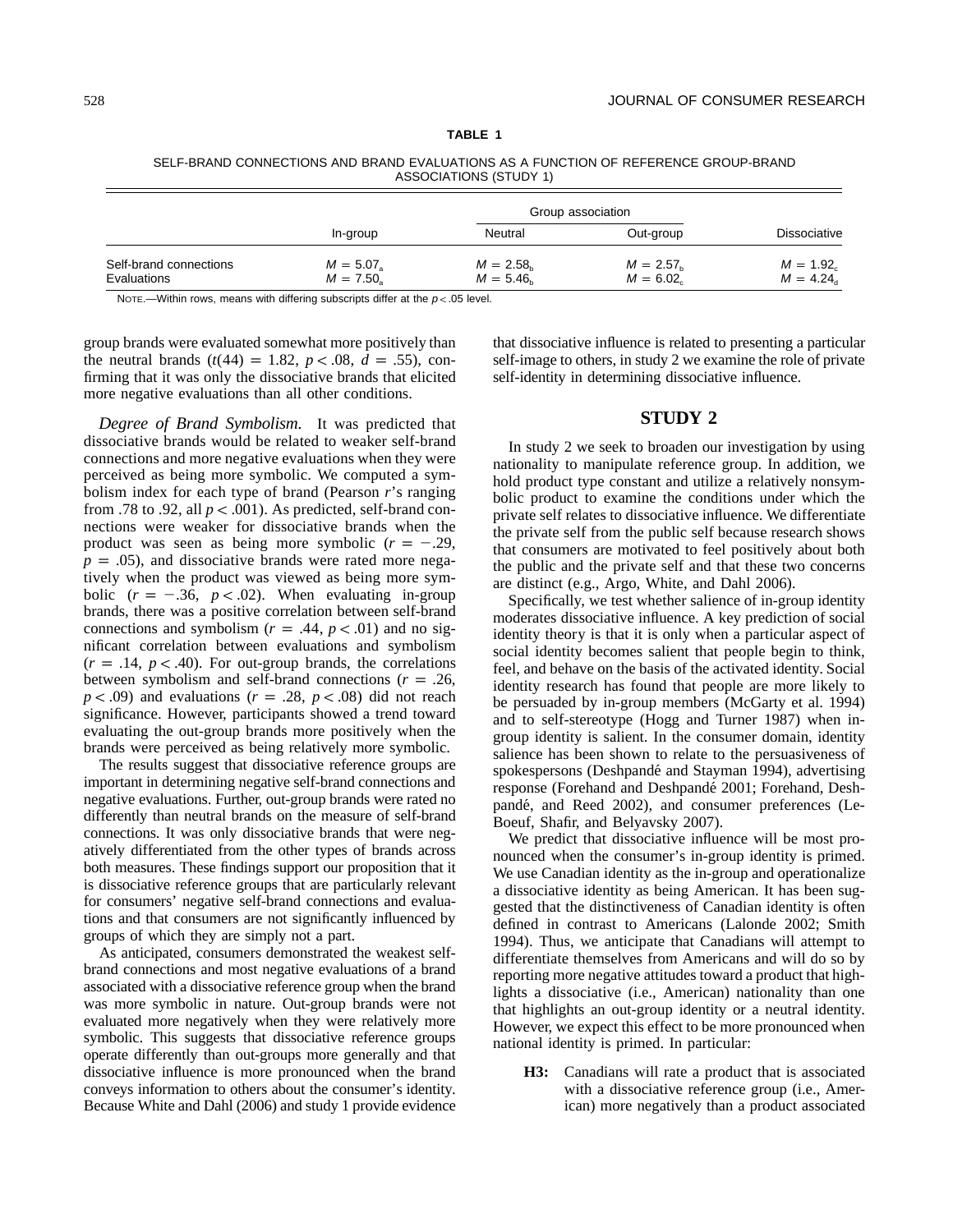with an out-group or a neutral product, particularly when their own national identity is primed.

## Method

*Procedure.* Two hundred eighteen undergraduates from the University of British Columbia took part. Participants took part in small groups and were asked to make evaluations of a variety of stationery products. This study used a 3 (reference group label: dissociative vs. out-group vs. neutral)  $\times$  2 (priming: identity prime vs. no identity prime) between-subjects experimental design. Participants took part in a session in which they were told that they would be completing two separate studies. At the beginning of the session, participants completed a questionnaire that was ostensibly the first study and served as our priming manipulation. Participants in the identity prime condition completed a task to prime their Canadian identity, whereas those in the no identity prime condition completed a neutral task (see the appendix).

Participants then completed the second portion of the experiment, which involved evaluating a series of stationery products (e.g., mechanical pencils, highlighters), including a pen. The pens used were thick mechanical pens that were fairly inexpensive, and two versions of the similar styles of pen in the same color (blue) were used (and the styles were counterbalanced). Based on a pretest, we identified product labels that were associated with different types of groups: "American" pen was viewed as being associated with an out-group that was dissociative, "Belgian" pen represented an out-group that was nondissociative, and "vintage" pen represented a pen that was not associated with an out-group but was neutral with regard to dissociative concerns. Thus, participants evaluated the vintage pen in the neutral reference condition, the Belgian pen in the out-group condition, and the American pen in the dissociative condition. The stimuli were parallel across treatments except for the manipulated label. Participants evaluated the pen (and the other stationery items used in the task) using the same evaluation measures as in study 1 ( $\alpha = .92$ ). In addition, participants completed a suspicion probe, which indicated that participants were not aware of the purpose of the priming manipulation or our hypotheses.

## Results and Discussion

A 3 (reference group label: dissociative vs. out-group vs. neutral)  $\times$  2 (priming: identity prime vs. no identity prime) ANOVA on the pen evaluations revealed the expected interaction  $(F(2, 212) = 3.85, p < .03, d = .27$ ; refer to fig. 1). Those in the neutral condition rated the pen similarly in both priming conditions ( $M_{\text{prime}} = 6.33$  and  $M_{\text{noprime}} =$ 6.03;  $t(212) = .86$ ,  $p < .40$ ,  $d = .12$ ). Moreover, those in the out-group condition also rated both pens similarly across the two priming conditions ( $M_{\text{prime}} = 6.25$  and  $M_{\text{noprime}} =$ 5.73;  $t(212) = .93$ ,  $p < .36$ ,  $d = .13$ ). However, in the dissociative condition, those who received the identity prime

#### **FIGURE 1**

#### PEN EVALUATIONS AS A FUNCTION OF REFERENCE GROUP LABEL AND IDENTITY PRIMING (STUDY 2)



rated the pen more negatively  $(M = 5.27)$  than those who did not receive the identity prime ( $M = 6.18$ ;  $t(212) =$ 2.60,  $p < .02$ ,  $d = .36$ ). As predicted, among those who received the identity prime, the dissociative pen was rated more negatively than the neutral  $(t(212) = 3.03, p < .01, d =$ .42) and out-group  $(t(212) = 2.18, p < .04, d = .30)$  pens. The main effects for reference group label  $(F(2, 212) =$ 1.68,  $p < .19$ ,  $d = .23$  and priming  $(F(1, 212) = .01, p <$ .91,  $d = .12$ ) were nonsignificant.

Participants were once again motivated to avoid a product associated with a dissociative reference group. A pen was evaluated more negatively when it was associated with a dissociative reference group than when it was neutral or associated with an out-group. This finding was only true when participants' own identity was primed. When participants' identity was not salient, they did not differentially evaluate the neutral, out-group, and dissociative label products. It appears then, that the activation of one's own identity may be an important precursor for dissociative influence to occur when the product is relatively nonsymbolic in nature.

## **STUDY 3**

Study 2 suggests that activation of the private self-concept is an important boundary condition in determining when dissociative influence will occur. In study 3, we examine the role of the private self in reactions to dissociative reference groups in a different way—by examining the moderating role of chronic in-group identification. Past research finds that compared to low identifiers, those who are high in in-group identification are more likely to perceive withingroup similarity (Doosje, Ellemers, and Spears 1995), to exhibit greater group commitment (Ellemers, Spears, and Doosje 1997), to provide more positive evaluations of ingroup members (Crocker and Luhtanen 1990), and to der-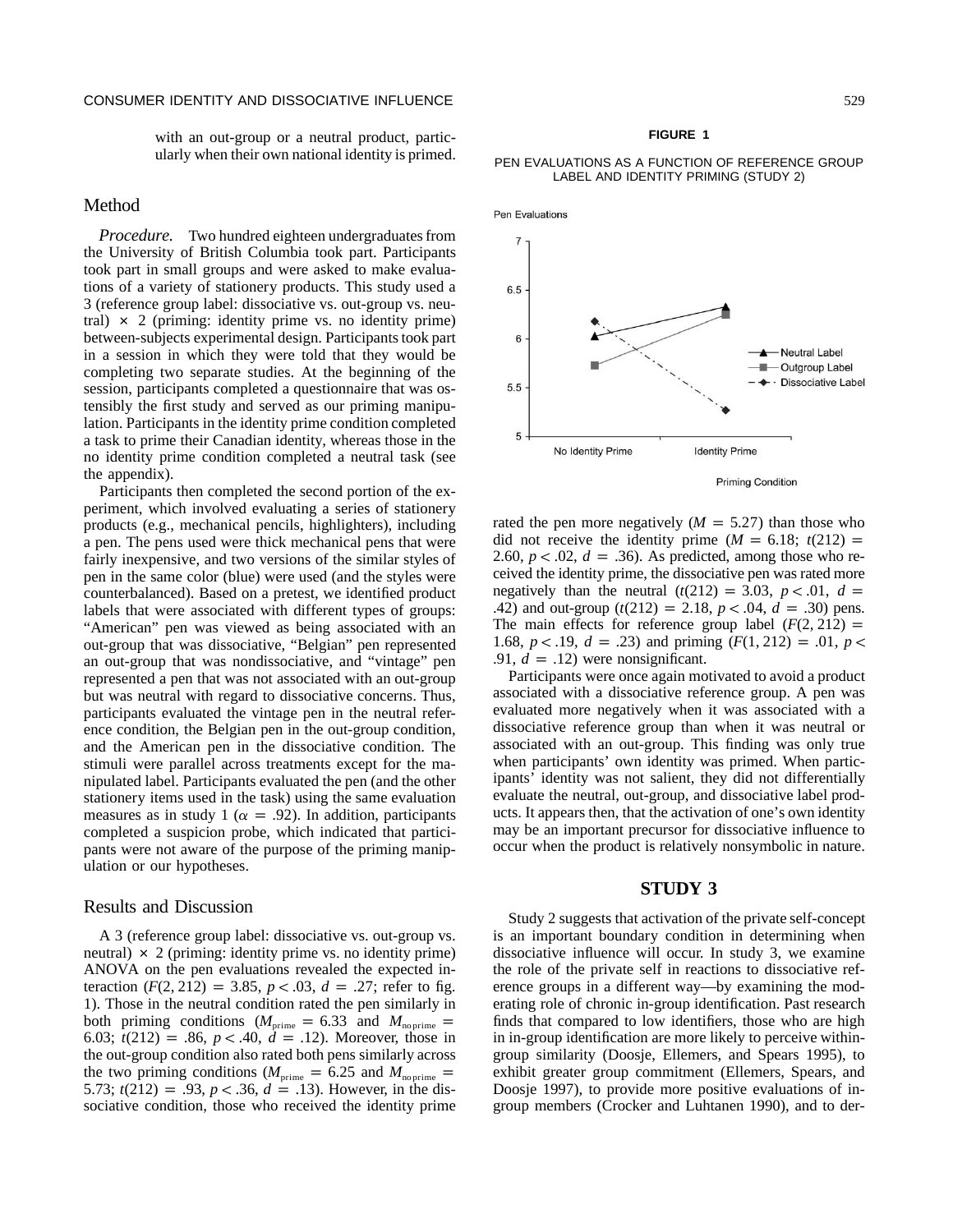ogate the out-group (Branscombe and Wann 1994). That is, individuals high in in-group identification often engage in behaviors that allow them to view the in-group in a positive light. We anticipate that consumers will only be motivated to avoid a product associated with a dissociative reference group when they highly identify with the in-group:

- **H4a:** As in-group identification increases, consumers will be more likely to rate a product associated with a dissociative reference group more negatively than a neutral product but will rate a neutral product as being similarly positive to an out-group product.
- **H4b:** As in-group identification increases, consumers will be more likely to choose a neutral product than a product associated with a dissociative reference group but will not show a preference for a neutral product when it is compared with another neutral product or a product associated with an out-group.

Finally, we predict that private self-disidentification (i.e., the tendency to disidentify the self with the product associated with a dissociative group) will mediate the influence of the interaction between in-group identification and reference group label on consumer evaluations. In addition, because we use a product that is relatively nonsymbolic in nature (i.e., a product that is not used to communicate information about self-image to others), we predict that concerns about public self-image will not mediate our effects. More formally:

**H5:** Private self-disidentification will statistically mediate the relationship between the interaction between reference group and Canadian identity on product evaluations.

# Method

*Procedure.* One hundred twenty-six undergraduates from the University of British Columbia took part. Participants took part in small groups and were asked to make evaluations of a variety of stationery products, including two pens. In the dissociative group condition, the focal (i.e., manipulated) pen was labeled "American," in the out-group condition the focal pen was labeled "Belgian," and in the neutral condition the focal pen was labeled "vintage." In addition, in a pretest we also identified the name "classic" as a name that was neutral and was viewed equally positively as the label "vintage." In each condition, the participant viewed one of the manipulated pen options and the control pen that was labeled "classic." This study used a 3 (reference group label: dissociative vs. out-group vs. neutral)  $\times$  2 (ingroup identification)  $\times$  2 (pen evaluations: manipulated pen vs. classic pen) mixed-model design. Because participants were able to make evaluations of both the manipulated pen and the classic pen, this variable was used as the repeated measure (e.g., White and Dahl 2006).

Participants evaluated several pairs of products (e.g., two mechanical pencils, two highlighter sets, two pens) and chose which alternative in each product set they preferred. They were told that at the end of the study they would get one of the chosen products and were given the pen that they chose. The same styles of pens were used across all conditions, and the orders of presentation of stationery items, pen style, and pen name were all counterbalanced.

Participants then completed a measure of Canadian identification ("Being Canadian has a great deal to do with how I feel about myself"; "Being Canadian is an important part of my self-image"; "Being Canadian is important to my sense of the kind of person I am"; "I have a strong sense of belonging to Canada"; and "I strongly identify with being Canadian";  $\alpha = .94$ ) on seven-point scales (strongly disagree/strongly agree). A measure of private self-disidentification was completed to determine if participants' choices related to a desire to avoid associating the self with a dissociative group: "I dislike the name associations of this product"; "I want to avoid being associated with this product"; "This product reflects who I do not want to be"; "I would avoid identifying with this product"; "This product reflects who I am" (reverse scored); "I can identify with this product" (reverse scored); "I feel a personal connection to this product" (reverse scored); "This product suits me well" (reverse scored;  $\alpha = .80$ ). Participants completed a measure of public self-image concerns: "To avoid looking foolish"; "To avoid looking badly in front of others"; "To look like I made an intelligent choice"; "To make myself look good to others" ( $\alpha = .84$ ). These items were completed on sevenpoint scales for each product option.

# Results and Discussion

*Consumer Evaluations.* A difference score was computed between evaluations of the manipulated and control pens, such that a higher score reflected a preference for the manipulated pen. To test our predictions, two dummy-coded variables were created; one variable where the out-group label was given the value of one and a second where the dissociative group label was given the value of one (refer to Aiken and West 1991). We used multiple regression to examine the interaction between each dummy variable and the centered in-group identification index, while simultaneously entering the main effects as predictors in the analysis, using the difference score as the dependent variable (West, Aiken, and Krull 1996). As predicted, the interaction between the variable coded to represent the dissociative label and ingroup identification was statistically significant  $(t(116)$  = 3.25,  $p < .002$ ,  $\beta = .41$ ). The interaction between the variable dummy coded to represent the out-group label and ingroup identification was not significant  $(t(116) = .76, p <$ .45,  $\beta = .13$ ). As can be seen in figure 2, those who were high in in-group identification had the least favorable evaluations of the American pen. Importantly, the difference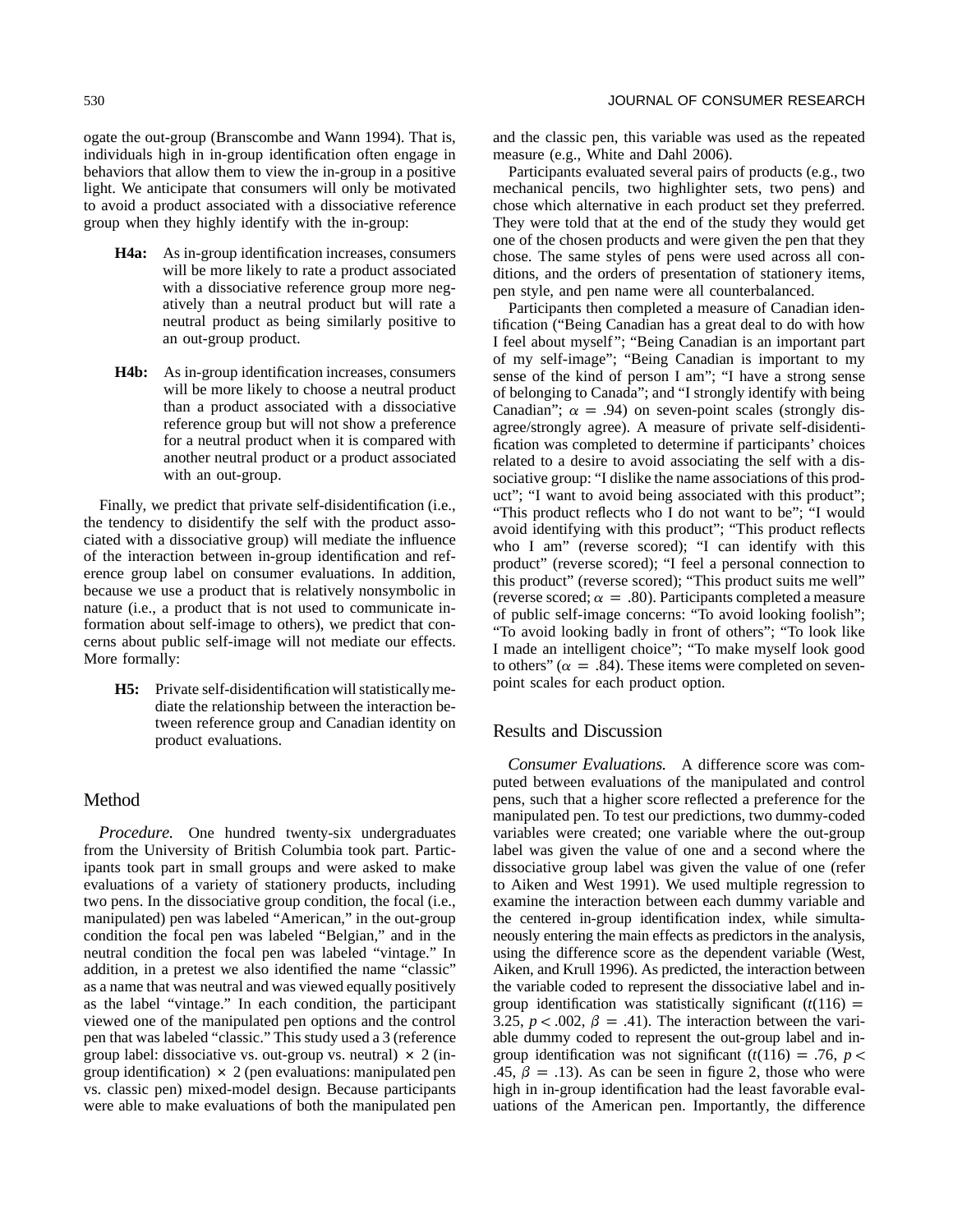#### **FIGURE 2**

#### PEN EVALUATIONS AS A FUNCTION OF REFERENCE GROUP LABEL AND IN-GROUP IDENTIFICATION (STUDY 3)



NOTE.—Lines represent the effect of a reference group label for persons one standard deviation unit below the mean, at the mean, and one standard deviation unit above the mean on the measure of in-group identification. Higher values indicate more positive impressions of the manipulated pen (vs. the classic pen).

between responses to the dissociative and neutral label was significant for those high in group identification (for those one standard deviation above the mean;  $t(116) = 3.25$ ,  $p <$ .01,  $\beta = .47$ ) but not significant for those moderate or low in in-group identification (both  $t's < 1.43$ ,  $p's > 0.17$ ; West et al. 1996).

*Consumer Choice.* Binary logistic regression was conducted with the two dummy-coded variables described above, the continuous mean-centered measure of in-group identification, and the two interaction terms as the independent variables, and pen choice (manipulated pen or control pen) as the dependent variable. As predicted, the interaction term between the dummy variable coded for the dissociative label and in-group identification significantly predicted pen choice ( $\beta$  = .75, Wald = 5.83,  $p < .02$ ). A main effect for in-group identification also emerged ( $\beta$  = .65, Wald = 6.60,  $p < .02$ ). To enhance the ease of presentation, a median split was conducted on the in-group identification measure. Participants high in in-group identification were less likely to choose the manipulated pen over the classic pen in the American pen (36%) condition, as opposed to those in the Belgian pen (68%) or the vintage pen (72%) conditions  $(\chi^2(2) = 6.55, p < .04)$ . Among those low in in-group identification, the differences between those choosing the American pen over the classic pen (52%), the Belgian pen over the classic pen (57%), and the vintage pen over the classic pen (75%) were nonsignificant ( $\chi^2(2) = 2.50, p < .29$ ).

*Mediational Analyses.* Regression analysis revealed that the interaction between the centered in-group identification index and the dummy-coded variable representing the dissociative label (including the main effects in the analysis) predicting private self-disidentification was significant  $(t(117) = 2.93, p < .01, \beta = .37)$ . When private self-disidentification was included in the regression analysis using the interaction between in-group identification and reference group to predict the difference score, private self-disidentification significantly predicted evaluations  $(t(115)$  = 4.01,  $p < .001$ ,  $\beta = .35$ ). A Sobel's test indicated that although the interaction between in-group identification and reference group continued to predict evaluations when private self-disidentification was included in the analysis  $(t(115) = 2.28, p < .03, \beta = .28)$ , there was a significant reduction in the influence of the interaction on evaluations  $(Z = 2.36, p < .02)$ . Thus, private self-disidentification partially mediated the effects in this study.

The interaction between the centered in-group identification index and the dummy-coded variable reflecting the dissociative reference group label (including the main effects in the analysis) predicting the public self-image concerns was not statistically significant  $(t(117) = 1.07, p < .29, \beta = .14)$ . Further, when public self-image concerns were included in the regression analysis using the interaction between ingroup identification and reference group to predict the evaluations difference score, public self-image concerns did not significantly predict evaluations  $(t(115) = .53, p < .60,$  $\beta = .05$ ), and the interaction continued to predict evaluations  $(t(115) = 3.18, p < .01, \beta = .40)$ . Thus, public selfimage concerns did not play a mediational role in this study.

The results revealed that it was only when consumers were high in in-group identification that they had more negative evaluations of and were less likely to choose the American pen. Consumers did not show a tendency to avoid products associated with out-groups more generally. These effects were partially mediated by a desire to differentiate the self from dissociative reference groups but not by public self-image concerns. These results support our contention that the private self is important in determining when dissociative influence will occur.

At first glance, our results may seem to contradict the findings of White and Dahl (2006), who found that dissociative influence was related to a desire to present a positive public self-image to others. In that research, participants only demonstrated a desire to avoid dissociative associations when consumption was to occur in public, and this tendency was most pronounced among those with heightened public self-image concerns. In those studies, the public nature of consumption was made very salient to participants, and it is publicly consumed goods that carry the most symbolic meaning (i.e., they convey information about the self to others). In the current studies 2 and 3 we wished to isolate the role that private self-concerns play in determining dissociative influence, and so we utilized products that were relatively nonsymbolic in nature. Such products do not communicate much information about the user to others and, as such, are not readily used to present a positive self-image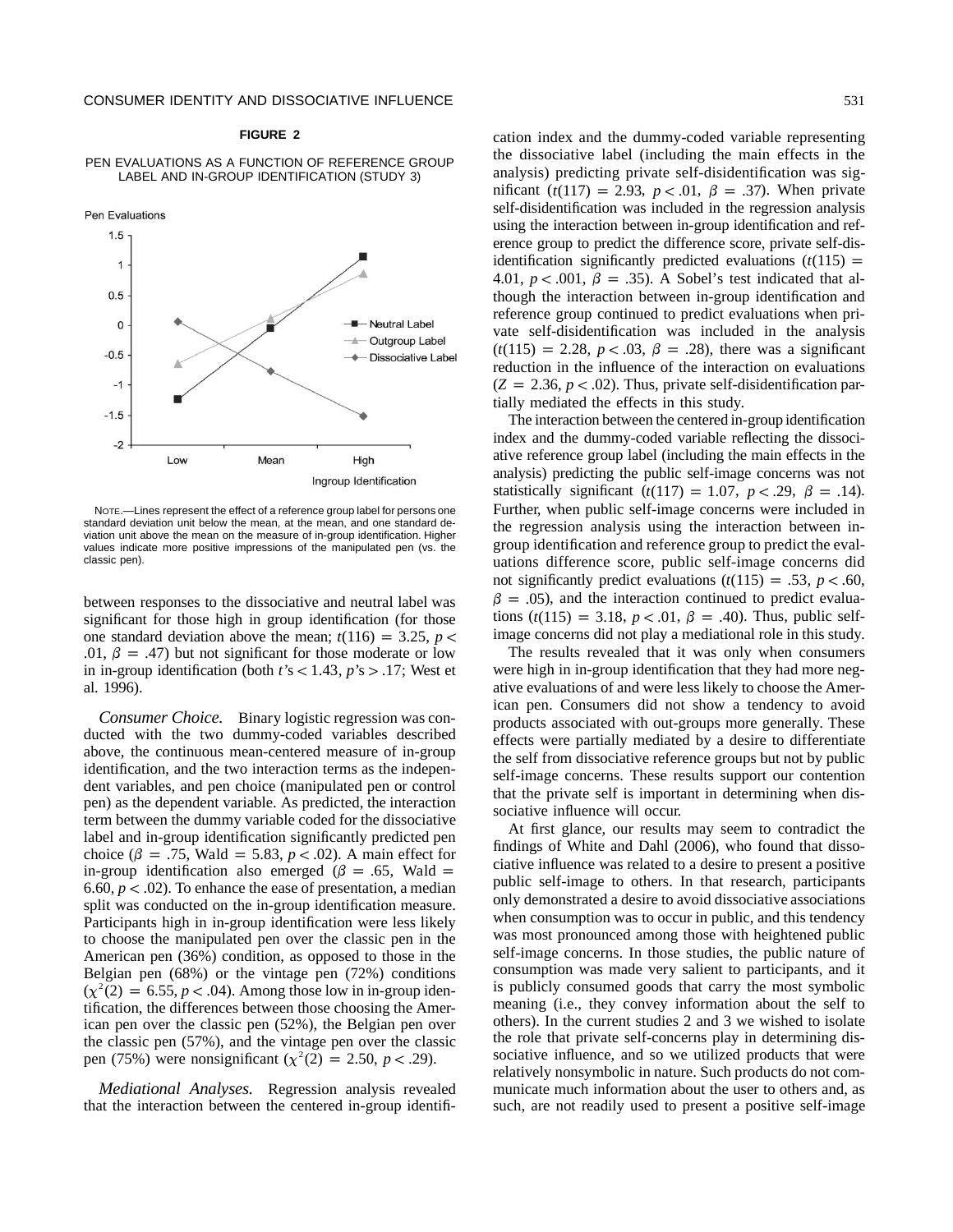to others.<sup>1</sup> Thus, the results show that the desire to avoid dissociative associations persists when the product is nonsymbolic in nature but only under certain boundary conditions—when consumer identity is primed or when the consumer highly identifies with the in-group. We suspect that when the product is more symbolic in nature, public selfimage concerns will increase in importance in determining dissociative influence.

### **STUDY 4**

Taken together, the results of studies 1–3 highlight the conditions under which dissociative influence is most pronounced. While studies 1 and 3 demonstrate a chronic tendency to avoid dissociative associations, study 2 demonstrates that a situational manipulation of in-group membership salience can influence people's evaluations of an alternative associated with a dissociative reference group. In study 4, we further examine the dynamic nature of dissociative influence by exploring the conditions under which dissociative influence does not occur.

In particular, we identify situational constraints as a moderator of dissociative influence. Situational constraints refer to temporary circumstances (such as cues that induce selfpresentation concerns) that constrain the individual to act in a certain way, even if the behavior is not necessarily consistent with underlying attitudes (see Wallace et al. [2005] for a review). Consumer behavior research shows that situational constraints that activate self-presentation concerns can influence coupon usage (Ashworth, Darke, and Schaller 2005), product choice (White and Dahl 2006), and lying behavior (Sengupta, Dahl, and Gorn 2002). We examine the role of situational constraints by presenting participants with a situation where there is either strong or weak social pressure to behave in a particular way. We predict that

**H6:** When situational constraints are weak, the dissociative option will be evaluated more negatively than the out-group option. When situational constraints are strong, differences in evaluations of the dissociative and out-group options will be mitigated.

# Method

*Procedure.* Eighty-one undergraduates from the University of British Columia took part. As in study 2, participants took part in small groups and were asked to make evaluations of a variety of stationery products. This study used a 2 (reference group label: dissociative vs. out-group)  $\times$  2 (situational constraints: strong vs. weak) design. First, all participants received the stimuli to prime in-group identity as in study 2. Participants were then told that a new requirement by the research ethics board was that they be provided not only with information about the study itself but also with background information about the experimenter in the form of a brief written description (e.g., Sengupta et al. 2002). In the high situational constraints condition, participants read that their experimenter was born and raised in Madison, Wisconsin, United States of America; completed her undergraduate degree in marketing at the University of Wisconsin; and that she played soccer for the U.S. national under-19 team. In the low-situational constraints condition, participants learned that their experimenter was born and raised in Peterborough, Ontario, Canada; completed her undergraduate degree in marketing at the Wilfred Laurier University; and that she played soccer for Canada's national under-19 team. The rest of the information about the experimenter remained constant across the two conditions, and participants read that the researcher was pretesting products for a future study and so would be examining participants' evaluations of the products before the participants left the study. Reference group condition was manipulated as in study 2, with the exception that only the dissociative and out-group conditions were used. That is, the pen was called "American" in the dissociative condition and "Belgian" in the out-group condition. We predicted that when the researcher was believed to be American, this situational constraint would eliminate dissociative effects. The pens were evaluated on the same scales as in the previous studies.

## Results and Discussion

A 2 (reference group label: dissociative vs. out-group)  $\times$  2 (situational constraints: strong vs. weak) ANOVA on the pen evaluations revealed the predicted interaction  $(F(1, 77)) =$ 7.48,  $p < .01$ ,  $d = .62$ ; refer to fig. 3). As anticipated, participants who experienced weak situational constraints demonstrated more negative evaluations in the dissociative condition  $(M = 5.43)$  than in the out-group condition  $(M = 6.88;$  $t(77) = 3.67, p < .001, d = .84$ . Conversely, participants who experienced strong situational constraints demonstrated similar evaluations in the dissociative  $(M = 6.12)$  and outgroup  $(M = 6.04)$  conditions  $(t(77) = .22, p < .83, d =$ .19). Moreover, those under weak situational constraints rated the dissociative option marginally more negatively than those under strong situational constraints  $(t(77) = 1.80, p < .08,$  $d = .41$ ). Interestingly, those under strong situational constraints evaluated the out-group pen more negatively than did those under weak situational constraints  $(t(77) = 2.10, p <$  $.05, d = .48$ .

These results show the conditions under which dissociative influence does not arise. When situational constraints were strong, consumers did not differentially evaluate the

<sup>1</sup> To confirm that pens were viewed as relatively nonsymbolic, participants in study 3 were asked to rate a variety of products at the end of the study. For each product they were asked to evaluate on a nine-point scale: "To what extent does —— communicate something about the person who uses it?" (does not communicate a lot/communicates a lot). Participants rated the pen as less symbolic than the scale midpoint  $(M = 3.09,$  $t(117) = 4.29, p < .001$ , as well as less symbolic than other products such as a T-shirt ( $M = 5.59$ ,  $t(116) = 10.89$ ,  $p < .001$ ), a purse ( $M = 5.57$ ,  $t(116) = 11.55, p < .001$ , a car  $(M = 5.67, t(116) = 12.13, p < .001$ , or jewelry ( $M = 5.97$ ,  $t(116) = 12.67$ ,  $p < .001$ ).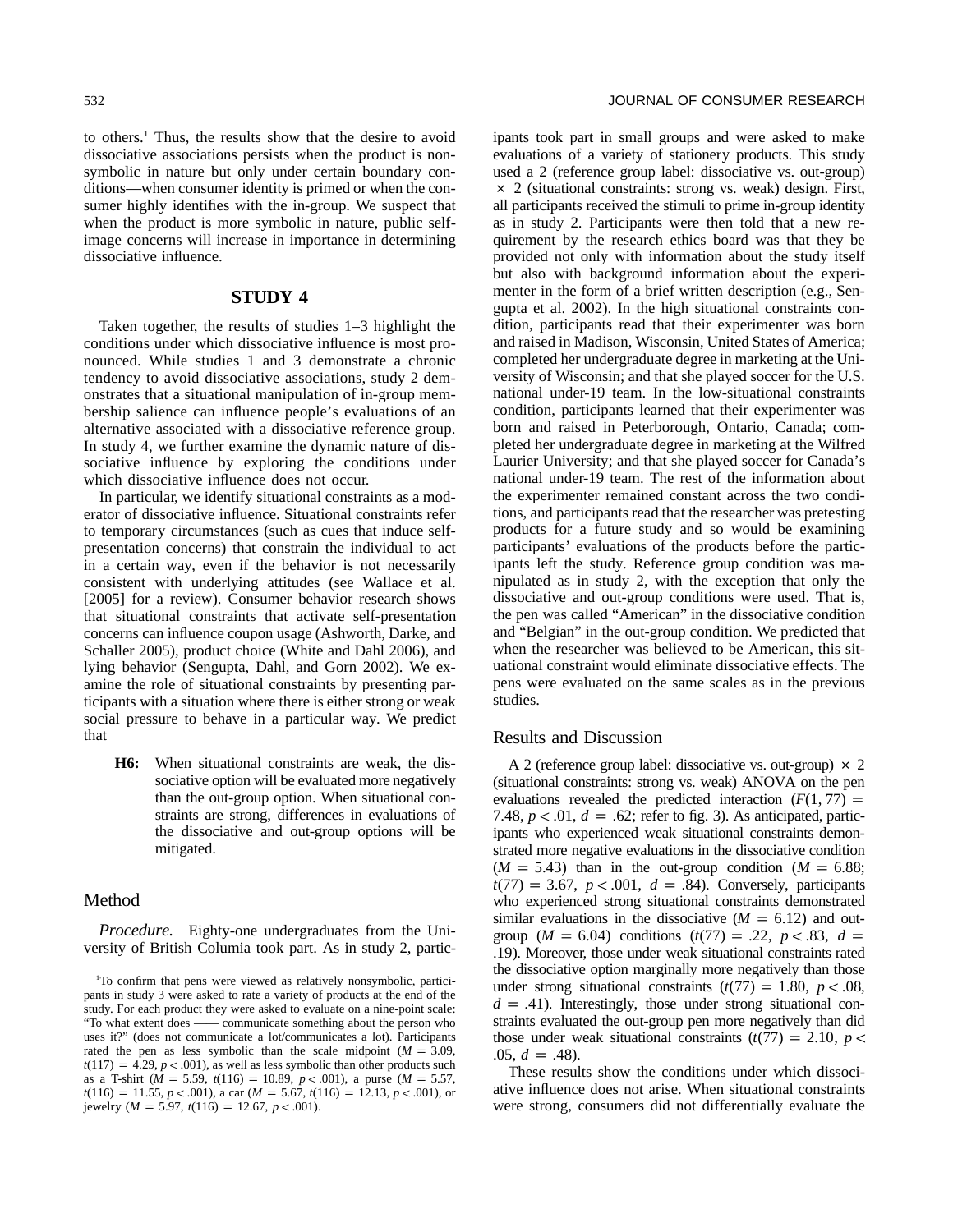#### **FIGURE 3**

#### PEN EVALUATIONS AS A FUNCTION OF REFERENCE GROUP LABEL AND SITUATIONAL CONSTRAINTS (STUDY 4)



out-group and dissociative options. Further, participants demonstrated somewhat more positive evaluations of the dissociative option when situational constraints were strong rather than weak. Although dissociative influence was significantly reduced under strong constraints, people also lowered evaluations of the out-group pen under these conditions. It may be that participants under strong constraints evaluated the Belgian pen more negatively because they believed that Americans might look unfavorably upon the Belgian label. This may be due to media reports regarding political and ideological differences between Americans and Europeans (e.g., "Europeans: From Venus," *New York Post*, July 16, 2002; "Don't Buy American," *Slate*, January 15, 2005; and "Mad at America," Time, January 20, 2003). In effect, high situational constraints led Canadians to behave as though Belgian had become a dissociative group, which although unexpected, further highlights the dynamic nature of dissociative influence.

# **GENERAL DISCUSSION**

Across four studies we demonstrate that dissociative reference groups have important implications for consumer self-brand connections, evaluations, and choices. Consumers showed a greater tendency to avoid products associated with dissociative reference groups than with out-groups, more generally. In study 1, participants self-identified brands associated with different group memberships and exhibited the most negative self-brand connections and evaluations toward the dissociative brand. In studies 2 and 3, participants evaluated real products and showed a tendency to avoid the product associated with a dissociative brand (and not an outgroup brand) in terms of evaluations (studies 2 and 3) and choices (study 3). This was only evident when the individual's private self-identity was primed or when the consumer was high in in-group identification. Finally, study 4 showed that strong situational constraints can lead consumers to prefer a previously dissociative option even when their own identity is salient.

The current studies demonstrate that not all out-groups are created equal and that it is dissociative reference groups that have important implications for consumers. We go beyond past research by showing the importance of dissociative influence in determining not only self-brand connections but also consumer evaluations and choices. We show that although these dissociative effects are pronounced when the brand is more symbolic in nature, these effects continue to persist when the product is less symbolic. Further, we extend past research that highlights the role of public selfimage concerns in determining dissociative influence to show that the private self also relates to dissociative influence. Finally, we show conditions under which consumers will prefer a dissociative option even when their own group identity is salient.

We believe the effects in the current studies are driven by a desire to avoid the negative associations of the dissociative referent. Indeed, in study 3 the results were partially mediated by private self-disidentification. However, it would be interesting to further elucidate the mechanism underlying the desire to avoid products related to dissociative reference groups. A likely candidate is that, by virtue of being linked to a dissociative out-group, such products become imbued with negative affective associations, lead to negative affect, and are thus evaluated more negatively. Future research might profitably examine this possibility.

One interesting implication of this research is that dissociative reference groups might be utilized in marketing communications. An advertiser might highlight the dissociative associations of not using their brand or the dissociative associations of using a competitor's brand. Apple has used this strategy in promoting Mac computers. By depicting the PC as an older, outdated, and dowdy referent, Apple hopes that consumers will be motivated to avoid these dissociative associations and instead choose a Mac. However, the current research suggests that such a strategy may be most effective if the advertiser can also situationally activate the in-group membership; appeal to an aspect of identity that is highly identified with; or highlight identities that are chronically accessible, frequently activated, or that represent highly schematic traits (i.e., well-articulated and highly salient aspects of the self; e.g., Aaker [1999]).

An additional implication is that when marketers utilize a differentiated marketing strategy that targets multiple and distinct markets, they should be cognizant that one market segment might have dissociative associations regarding another segment. For example, Sketchers was well known for targeting teenaged girls with their line of trendy footwear. More recently, however, Sketchers has expanded to also target younger boys, among other segments. It seems likely that, if the segment of teenaged girls were to associate the brand with the much younger and more immature boys, then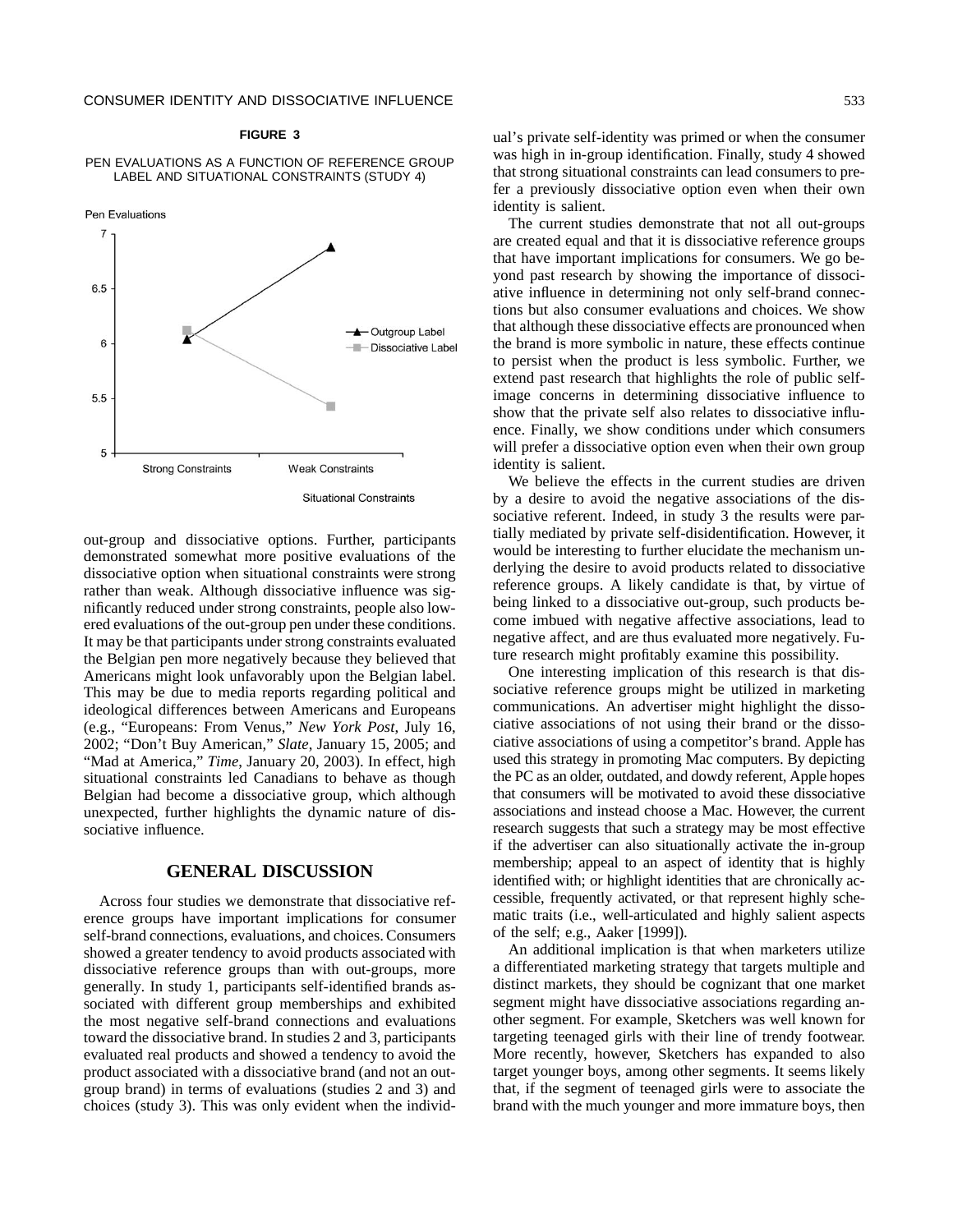the girls might dissociate themselves from the brand. Thus, marketers using such an approach should be careful to promote the brand in ways that do not allow for negative crossover effects (e.g., promote the boy's products via outlets where the girls are unlikely to see them). Such considerations may be warranted when marketers differentially target based on gender, age, ethnicity, as well as other social group memberships.

A limitation of the current research is that we developed a study design that would allow us to deal with concepts that are fairly abstract in nature. Thus, in studies 2–4 we examined one particular operationalization of reference group and manipulated this using one product type. Although study 1 adds to the generalizability of the results by showing that people see a variety of different groups and brands as being dissociative, future research could examine dissociative influence based on other types of groups and using different types of products.

A promising direction for future research is to examine the conditions under which consumers shift their true private beliefs about dissociative reference groups. In study 4 we found that strong situational constraints mitigated dissociative influence. However, it seems likely that although participants altered their evaluations of the pens in the presence of strong situational constraints, their actual identification with the dissociative group did not change. It would be interesting to examine the conditions under which consumers would truly alter their private beliefs about a product previously viewed as carrying dissociative associations. One possibility is that if consumers are made aware of their self-identity at a broader level of inclusiveness (e.g., Levine et al. 2005), they might be more likely to identify with a previously dissociative product. For example, if Canadians' identities as North Americans were made salient, they might truly prefer the previously dissociative product because it becomes associated with a broader level of identity. It may be that marketers who can highlight the relevant level of identity to their target market will be better able to encourage positive connections to products that might otherwise be viewed as dissociative. Furthermore, it may be that consumers are more likely to switch their affiliations with certain identities than others. While research often examines the role of stable consumer identities (e.g., gender, nationality) in determining consumer outcomes, other identities that dictate consumer behavior may be more malleable in nature (e.g., country music fan, skateboarder, yoga student).

An additional direction for future research could be to examine whether the desire to avoid dissociative reference groups represents a conscious or an unconscious motivation (e.g., Bargh 2002). The results of study 3 suggest that consumers are aware of dissociative associations because they can report them, but further research could investigate whether the avoidance of dissociative options is a conscious process or whether dissociative influence can occur in the absence of conscious awareness. Finally, the consequences of wishing to avoid (or even attain) past and possible future group memberships would be an interesting avenue for future research. Indeed, research shows that social identity maintenance is often influenced by thoughts about past and possible future group memberships (Cinnirella 1998) and that possible selves (i.e., potential selves that the individual might become, would like to become, or is afraid of becoming) have implications for self-concept, motivation, and behavior (Markus and Nurius 1986). Although past research has confirmed that consumers often choose products and brands that represent who they are (Sirgy 1982), the current research suggests that consumers also choose products in ways that demonstrate who they are not. Future research could profitably explore the avoidance of products in ways that confirm who consumers do not wish to become.

# **APPENDIX**

# **PROMPTS FOR GROUPS AND RELATED BRANDS (STUDY 1)**

The in-group prompt read:

In the box below, we would like you to type the name of a group on campus that you belong to and feel a part of. You should feel you are this type of person and that you fit in with these people. This group should be a tightly knit group, consisting of individuals who are very similar to one another.

In the box below, we would like you to type in a brand that is consistent with the group that you belong to. This can be a brand that members of the group actually use, or it can be a brand that shares the same image as the group. A brand is considered a name or symbol that distinguishes one seller's goods from another's.

#### The dissociative prompt read:

In the box below, we would like you to type the name of a group on campus that you wish to avoid being associated with. You should feel you are not this type of person and that you wish to avoid being associated with these people. This group should be a tightly knit group, consisting of individuals who are very similar to one another.

In the box below, we would like you to type in a brand that is consistent with the group that you wish to avoid being associated with. This can be a brand that members of the group actually use or it can be a brand that shares the same image as the group. A brand is considered a name or symbol that distinguishes one seller's goods from another's.

#### The out-group prompt read:

In the box below, we would like you to type the name of a group on campus that you do not belong to and do not feel a part of. You should feel you are not this type of person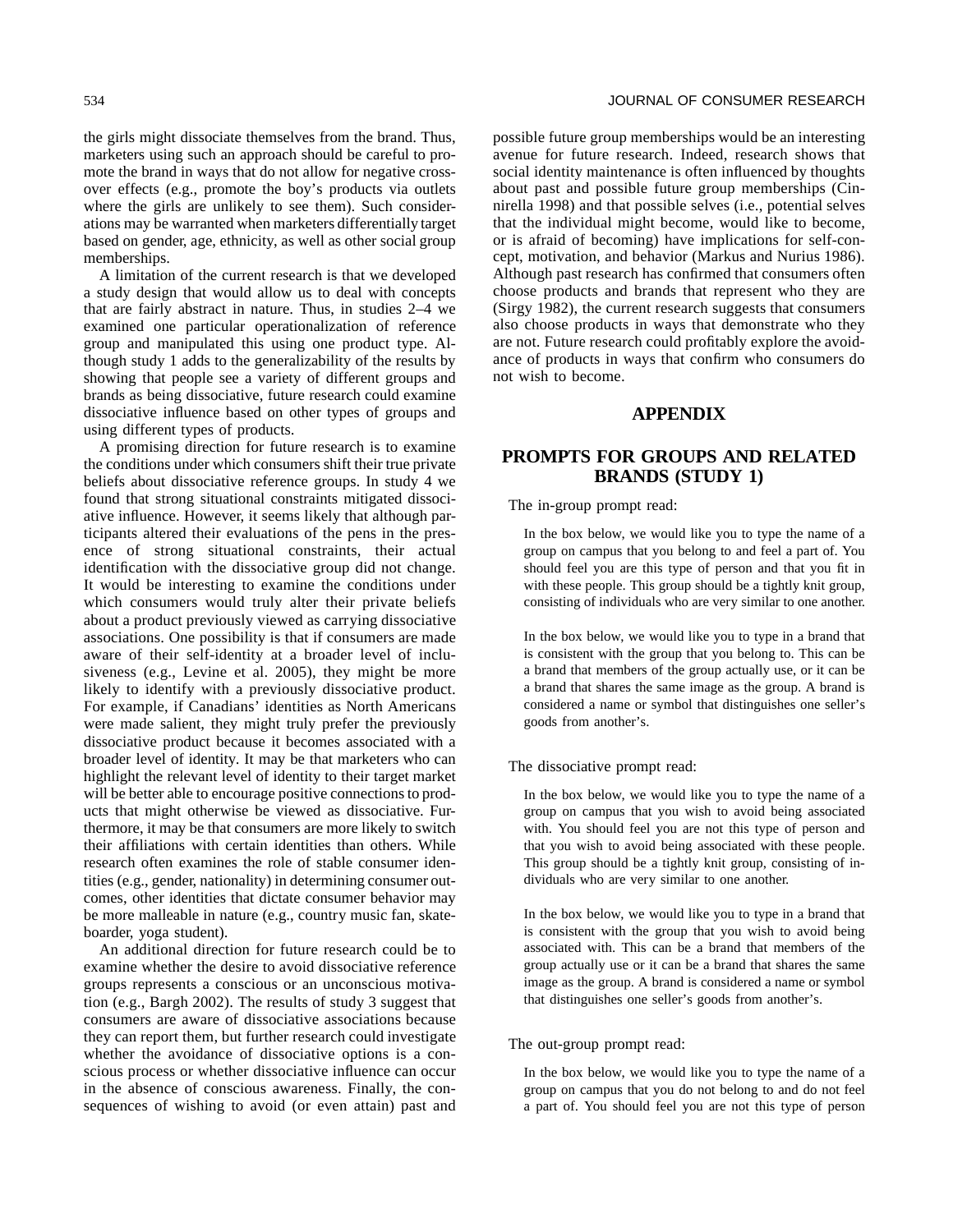and that you do not fit in with these people. This group should be a tightly knit group, consisting of individuals who are very similar to one another.

In the box below, we would like you to type in a brand that is consistent with the group that you do not belong to. This can be a brand that members of the group actually use or it can be a brand that shares the same image as the group. A brand is considered a name or symbol that distinguishes one seller's goods from another's.

## **PRIMING MANIPULATION (STUDY 2)**

Priming condition (adapted from LeBoeuf et al. 2007): "Please state your country of birth"; "What city do you live in at the moment?"; "Name a Canadian celebrity that you admire"; "Name a Canadian attraction/city that you would like to visit"; "Name a Canadian musical artist/band whose music you listen to"; "Please list five words/brief phrases that you associate with Canada. Don't think too hard about these; just tell us whatever comes to mind first."

Neutral condition (adapted from Shih, Pittinsky, and Nalini [1999]): "What is your gender?"; "Have you declared your major yet?"; "If yes, what is your major?"; "Do you live on or off campus?"; "Do you subscribe to cable television?"; "If no, would you consider subscribing to cable television?"; "How much would you be willing to pay per month for cable television?"; "Please list five reasons for and/or against subscribing to cable television. Don't think too hard about these; just tell us whatever comes to mind first."

## **REFERENCES**

- Aaker, Jennifer L. (1999), "The Malleable Self: The Role of Self-Expression in Persuasion," *Journal of Marketing Research*, 36 (1), 45–57.
- Aiken, Leona S. and Stephen G. West (1991), *Multiple Regression: Testing and Interpreting Interactions*, Thousand Oaks, CA: Sage.
- Argo, Jennifer J., Katherine White, and Darren W. Dahl (2006), "Social Comparison Theory and Deception in the Interpersonal Exchange of Consumption Information," *Journal of Consumer Research*, 33 (2), 99–108.
- Ashworth, Laurence, Peter R. Darke, and Mark Schaller (2005), "No One Wants to Look Cheap: Trade-Offs between Social Disincentives and the Economic and Psychological Incentives to Redeem Coupons," *Journal of Consumer Psychology*, 15 (4), 295–306.
- Bargh, John A. (2002), "Losing Consciousness: Automatic Influences on Consumer Judgment, Behavior, and Motivation," *Journal of Consumer Research*, 29 (2), 280–85.
- Bearden, William O. and Michael J. Etzel (1982), "Reference Group Influence on Product and Brand Purchase Decisions," *Journal of Consumer Research*, 9 (2), 183–94.

Berger, Jonah and Chip Heath (2007), "Where Consumers Diverge

from Others: Identity-Signaling and Product Domains," *Journal of Consumer Research*, electronically published June 13.

- Branscombe, Nyla R. and Daniel L. Wann (1994), "Collective Self-Esteem Consequences of Outgroup Derogation When a Valued Social Identity Is on Trial," *European Journal of Social Psychology*, 24 (6), 641–57.
- Brewer, Marilynn B. (1979), "Ingroup Bias in the Minimal Group Situation: A Cognitive-Motivational Analysis," *Psychological Bulletin*, 86 (2), 307–24.
- Cinnirella, Marco (1998), "Exploring Temporal Aspects of Social Identity: The Concept of Possible Social Identities," *European Journal of Social Psychology*, 28 (2), 227–48.
- Crocker, Jennifer and Rene Luhtanen (1990), "Collective Self-Esteem and Ingroup Bias," *Journal of Personality and Social Psychology*, 58 (1), 60–67.
- Deshpandé, Rohit and Douglas M. Stayman (1994), "A Tale of Two Cities: Distinctiveness Theory and Advertising Effectiveness," *Journal of Marketing Research*, 3 (1), 57–64.
- Doosje, Bertjan, Naomi Ellemers, and Russell Spears (1995), "Perceived Intragroup Variability as a Function of Group Status and Identification," *Journal of Experimental Social Psychology*, 31 (5), 410–36.
- Ellemers, Naomi, Russell Spears, and Bertjan Doosje (1997), "Sticking Together or Falling Apart: In-Group Identification as a Psychological Determinant of Group Commitment versus Individual Mobility," *Journal of Personality and Social Psychology*, 72 (3), 617–26.
- Englis, Basil G., and Michael R. Solomon (1995), "To Be and Not to Be: Lifestyle Imagery, Reference Groups, and the Clustering of America," *Journal of Advertising*, 24 (1), 13–28.
- Escalas, Jennifer Edson (2004), "Narrative Processing: Building Consumer Connections to Brands," *Journal of Consumer Psychology*, 14 (1–2), 168–80.
- Escalas, Jennifer Edson and James R. Bettman (2003), "You Are What They Eat: The Influence of Reference Groups on Consumers' Connections to Brands," *Journal of Consumer Psychology*, 13 (3), 339–48.
- (2005), "Self-Construal, Reference Groups, and Brand Meaning," *Journal of Consumer Research*, 32 (3), 378–89.
- Forehand, Mark R. and Rohit Deshpandé (2001), "What We See Makes Us Who We Are: Priming Ethnic Self-Awareness and Advertising Response," *Journal of Marketing Research*, 38 (3), 336–48.
- Forehand, Mark R., Rohit Deshpandé, and Americus Reed II (2002), "Identity Salience and the Influence of Differential Activation of the Social Self-Schema on Advertising Responses," *Journal of Applied Psychology*, 87 (6), 1086–99.
- Hogg, Michael A. and John C. Turner (1987), "Intergroup Behaviour, Self-Stereotyping and the Salience of Social Categories," *British Journal of Social Psychology*, 26 (4), 325–40.
- Jackson, Linda A., Linda A. Sullivan, Richard Harnish, and Carole N. Hodge (1996), "Achieving Positive Social Identity: Social Mobility, Social Creativity, and Permeability of Group Boundaries," *Journal of Personality and Social Psychology*, 70 (2), 241–54.
- Lalonde, Richard N. (2002), "Testing the Social Identity Differentiation Hypothesis: 'We're Not American Eh!'," *British Journal of Social Psychology*, 41 (4), 611–30.
- LeBoeuf, Robyn A., Eldar Shafir, and Julia Belyavsky (2007), "The Conflicting Choices of Alternating Selves," working paper, Warrington College of Business, University of Florida.
- Levine, Mark, Amy Prosser, David Evans, and Stephen Reicher (2005), "Identity and Emergency Intervention: How Social